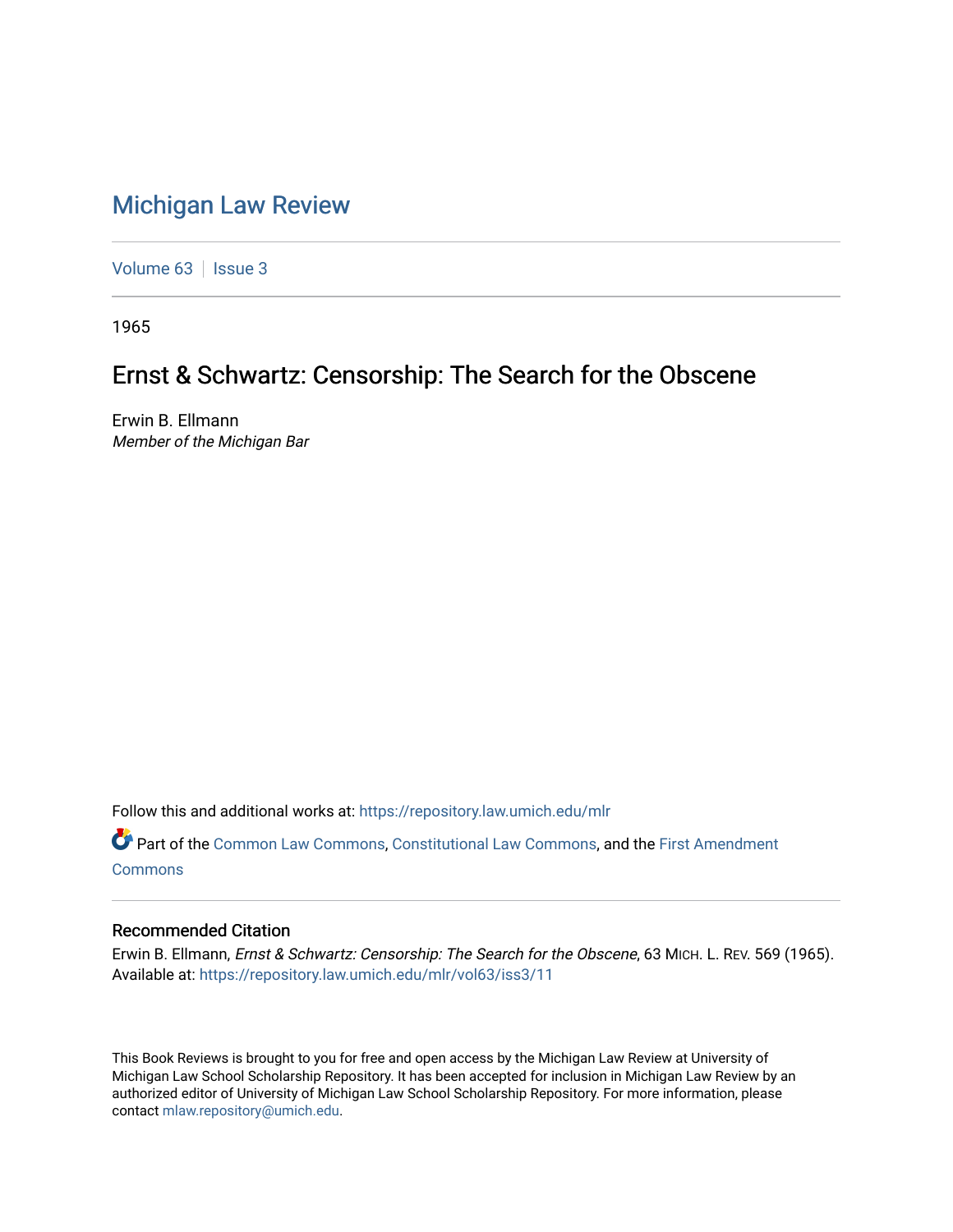### **RECENT BOOKS**

#### CENSORSHIP: THE SEARCH FOR THE OBSCENE. By *Morris L. Ernst*  and *Alan U. Schwartz.* New York: Macmillan. 1964. Pp. xvi, 288. \$6.

Anxious to make legal thinking "intelligible to the laity," two seasoned and knowledgeable practitioners have here undertaken to survey for non-lawyers what they call the Law of the Obscene. Why they should have selected this area to exemplify jurisprudential wisdom is puzzling, for whatever the Law of the Obscene is conceived to be, it hardly marks a moment of triumph for legal method. The common law of obscenity still awaits its Mansfield. Apart from a few memorable apothegms of Learned Hand, Curtis Bok, Jerome Frank, and a bare handful more, most censorship decisions are as dismal as the materials with which they deal.

Apparently spawned from Charles Sedley's indecent exposure case in the reign of Charles II, obscenity law was in thrall for more than a century to Lord Justice Cockburn's omnivorous phrase in *Regina v. Hicklin-"whether* the tendency of the matter charged as obscenity is to deprave and corrupt those whose minds are open to such immoral influence and into whose hands a publication of this sort may fall."1 The fragile contingencies, the headlong assumptions, the imprecision and subjectivity of this formulation were scarcely remarked as court after court found it serviceable weaponry for suppressing whatever was disapproved. Even during this century the decisions usually quibbled with details rather than the premises of the *Hicklin* rule. Only in the last decade have we been driven to search for the obscene among that which both attracts because it "appeals to the prurient interest" and repels because it is "patently offensive."

It is apparent that few things so unsettle the judicial mind as the human reproductive system. In an obscenity prosecution, the judicial process seems to take on a peculiar sacerdotal quality. Though he may be the Rabelaisian wit of the bar convention, the judge who mounts the bench and confronts a photograph of a nude feels compelled to put a stop to unwed motherhood, juvenile crime, lavatory art, the sins of onanism, lowered church attendance, and a welter of similar problems. As a result, obscenity decisions have been marked by more than their fair share of ostrich gymnastics, bootstrap ascents, tautologous pieties, and plain cant. It would seem better, as a mere matter of professional pride, to hide all this as a trade secret rather than to expose it to a heathen multitude. Messrs. Ernst and Schwartz, however, are nothing daunted.

That the story is fascinating is undeniable. The authors have

**1. P. 35.** 

[ 569]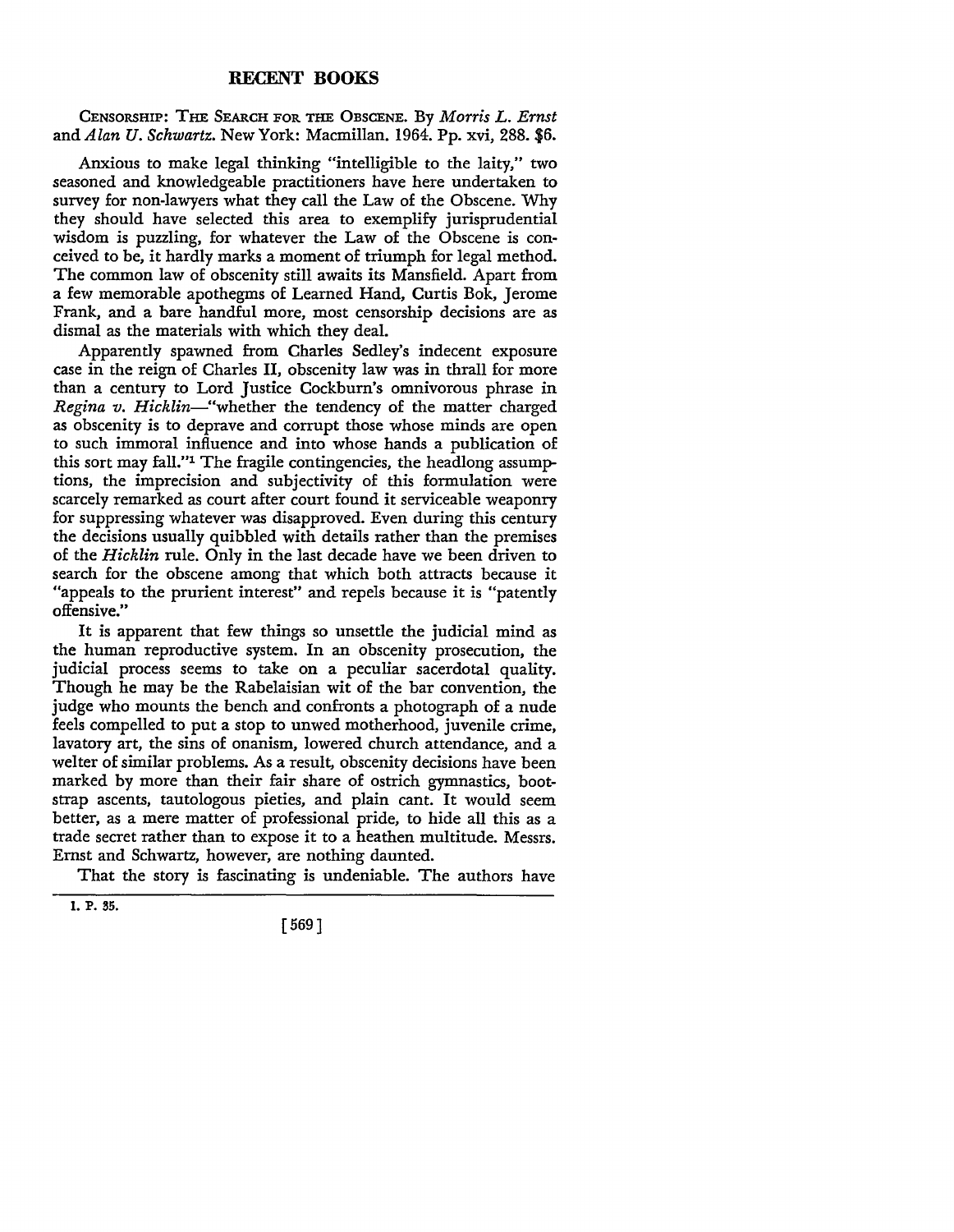here retold pithily and with dash the tribulations of such official martyrs to suppression as *Mademoiselle de Maupin, Ulysses, Lady Chatterley,* and *Fanny Hill.* The authors recall the battles over the *Well of Loneliness, The Sex Side of Life, Married Love,* and many more. They rehearse the United States Supreme Court decisions from *Doubleday* to *Butler,* through *Roth* to the last *Bantam Books*  case, in sufficient detail to give even the most unsophisticated reader an understanding of how the Constitution got into the dirty book business. While some favorite cases are omitted and others barely mentioned, this is a representative, readable, and illuminating selection. The book variously excerpts judicial utterances, editorializes about clusters of decisions, paraphrases or quotes other commentators, and even exhibits in full the throes of the Maryland Supreme Court in deciding how hard "hard core pornography" must be.

In a kaleidoscopic survey of what the cases hold, the authors cannot pause for long over the hard questions. Do we suppress a book because an unflustered judge can really competently predict that it will fluster someone else, or is this only another decorous "fable agreed upon"? Consistent with freedom of expression and individual liberties, does contemporary society really have a right to preserve us from copulatory incitements, whether pictures or perfumes? Is there a meaningful link between revery, however lush or lurid, and overt conduct which can rationally be regarded as antisocial? How many undeniable outrages in our society do we obscure by seizing upon the smut-peddler as public scapegoat? What are the individual and social uses of the unrepressed sexual imagination as well as its dangers? Neither this book nor the decisions it reviews provide many helpful answers.

The question whether a writing is obscene, a New York jurist of a generation ago is quoted as declaring, "is one of the plainest that can be presented to a jury, and under the guidance of a discreet judge there is little danger of their reaching a wrong decision."<sup>2</sup> The recent varied fortunes of *Tropic of Cancer* in many jurisdictions purporting to apply the same rule of federal constitutional law suggest that the problem has never been so simple. Indeed, the Supreme Court, since *Roth,* has been having a harder time explaining the results it plainly wishes to reach. And even when the Justices are in agreement, experience suggests that it takes a good deal more than their opinion to restrict the self-assured excesses of the lower courts. In the last decade, as the Court has sought to curb the censor's zeal, trial judges have often penalized transgressions of the national moral law of obscenity with a voracity which might **have**  made Torquemada blush. With few exceptions in recent years, the

<sup>2.</sup> Andrews, J., in People v. Muller, 96 **N.Y.** 408, 412 (App. Div. 1884).